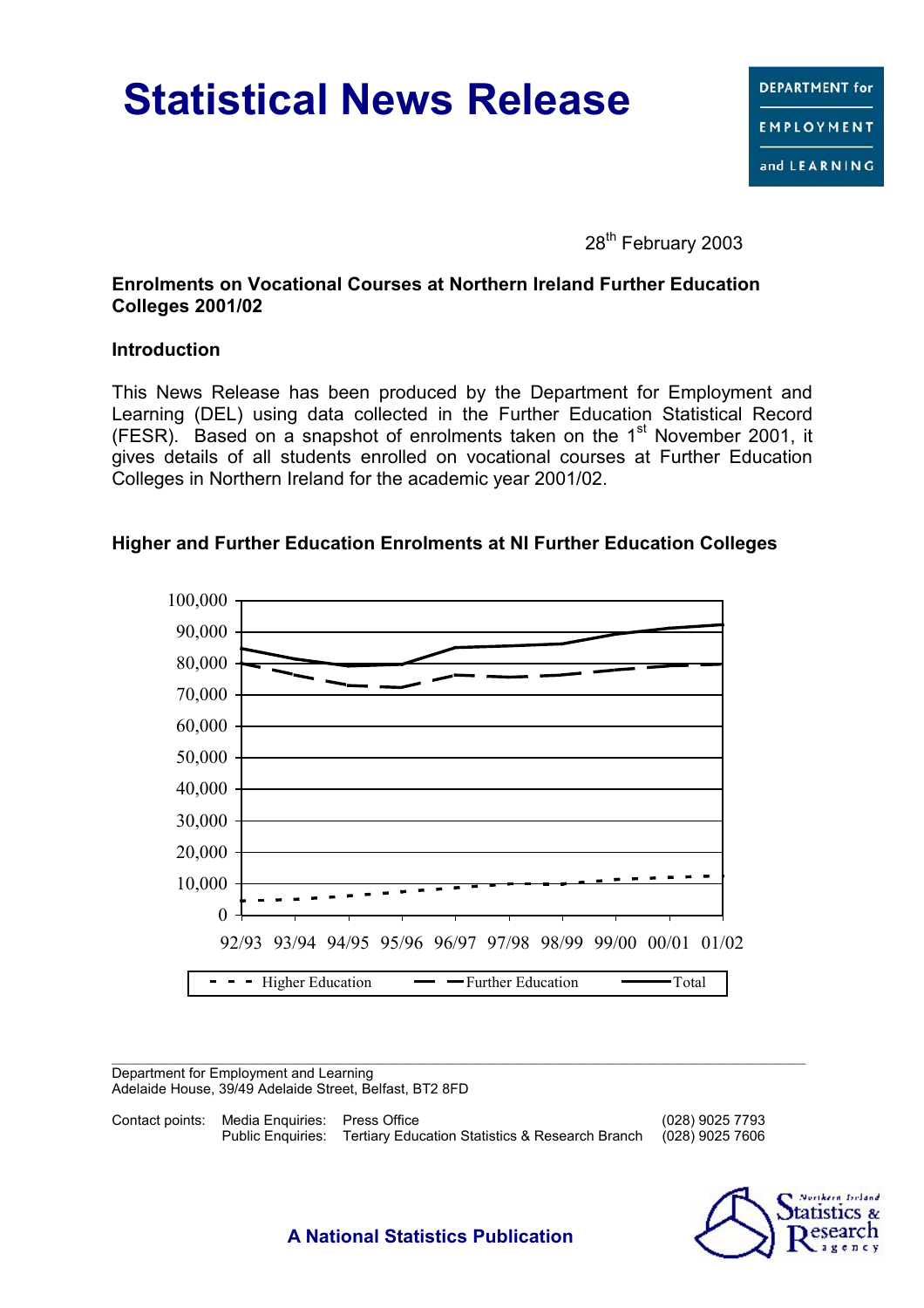## **Key Points**

- The total number of students enrolled at Further Education Colleges in Northern Ireland in 2001/02 was 92,416. The majority of students in 2001/02 were studying Further Education courses (86%). The dominant mode of attendance for all enrolments was part-time study (73%).
- The number of students enrolled at Further Education Colleges in Northern Ireland has increased by just over 1.2% since 2000/01; full-time enrolments increased by 2.5%, with part-time enrolments increasing by 0.7%. Annex 1(b) shows the percentage change from 2000/01 by College.
- There was an increase of 4.4% in enrolments on Higher Education courses at Northern Ireland Further Education Colleges between 2000/01 and 2001/02. Further Education enrolments increased by 0.7% during the same period.
- Of the student population on Higher Education courses, 60% were female and 58% of Further Education enrolments were female in 2001/02.
- For 2001/02 enrolments, 43% were aged 19 or under, whilst 43% were aged 26 or over (including those whose age was unknown).
- In terms of total enrolments, the most popular standard classification subject groups in 2001/02 were Information & Communication Technology (21%), Applied Science (15%), Business & Management (10%) and Health and Social Care (9%).
- In 2001/02 HNC courses accounted for almost 24% of Higher Education enrolments, with nearly 30% studying HNDs. Of level three enrolments, 22% were Advanced GNVQ enrolments.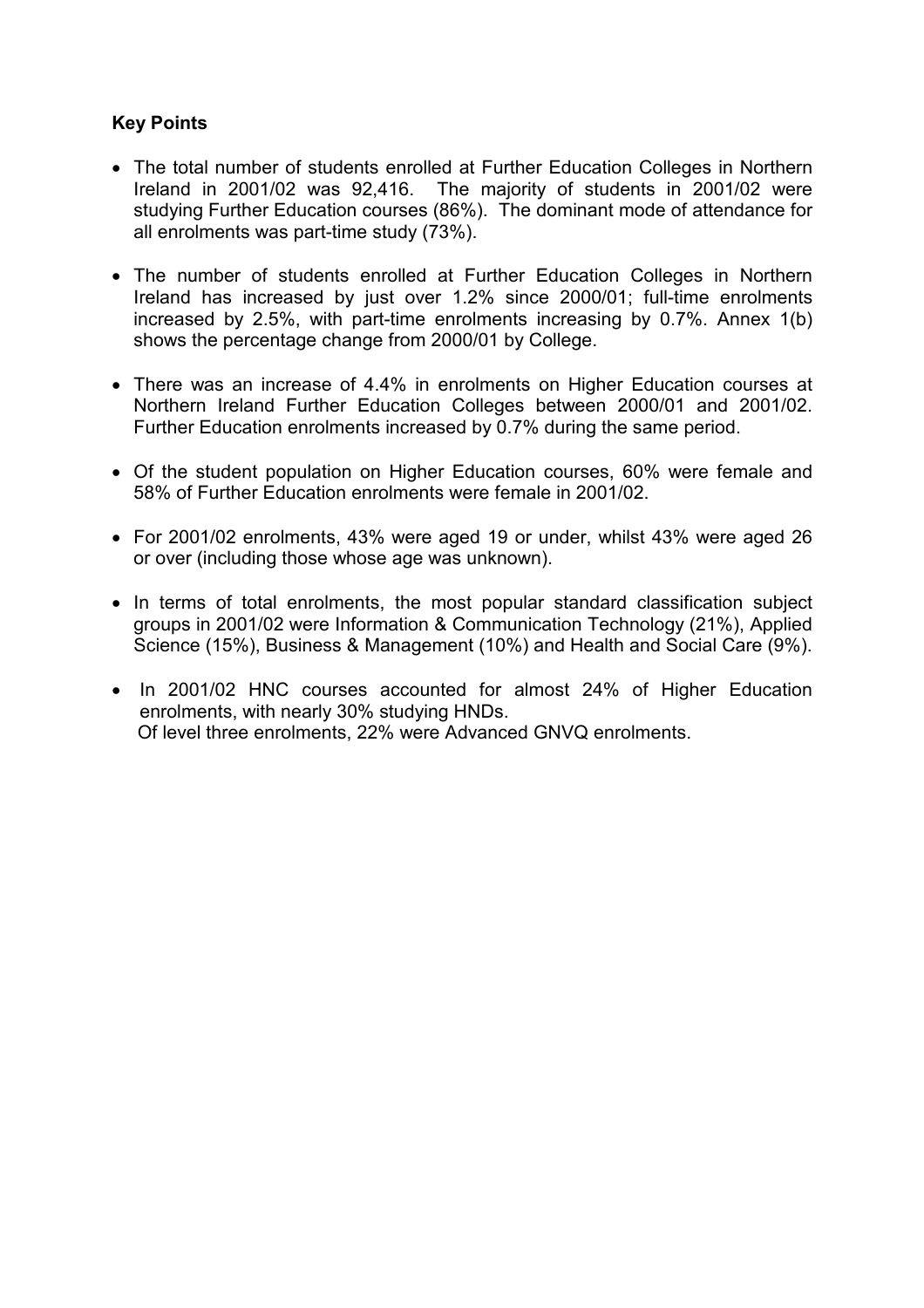## **Tables**

Table 1(a) details Higher Education enrolments by college, mode of attendance and gender.

Table 1(b) details Further Education enrolments by college, mode of attendance and gender.

Table 1(c) sums the above two tables for all enrolments by college, mode of attendance and gender.

Table 2 shows Higher Education, Further Education and total enrolments by the age groups: 19 years and under, 20-25 years and 26 years and over; together with mode of attendance and gender.

Table 3(a) details Higher Education enrolments by standard classification subject group, mode of attendance and gender.

Table 3(b) details Further Education enrolments by standard classification subject group, mode of attendance and gender.

Table 3(c) sums the above two tables for all enrolments by standard classification subject group, mode of attendance and gender.

Table 4 presents total enrolments by qualification type and level, mode of attendance and gender. Higher Education qualification types are HND, HNC, Level 4, Level 5, Level 4 equivalent and Level 5 equivalent enrolments. The remainder of the qualifications listed in table 4 are at Further Education Level.

Annex 1(a) compares 2000/01 and 2001/02 information on student enrolments on Higher and Further Education courses by mode of attendance.

Annex 1(b) compares 2000/01 and 2001/02 information on student enrolments on Higher and Further Education courses by college.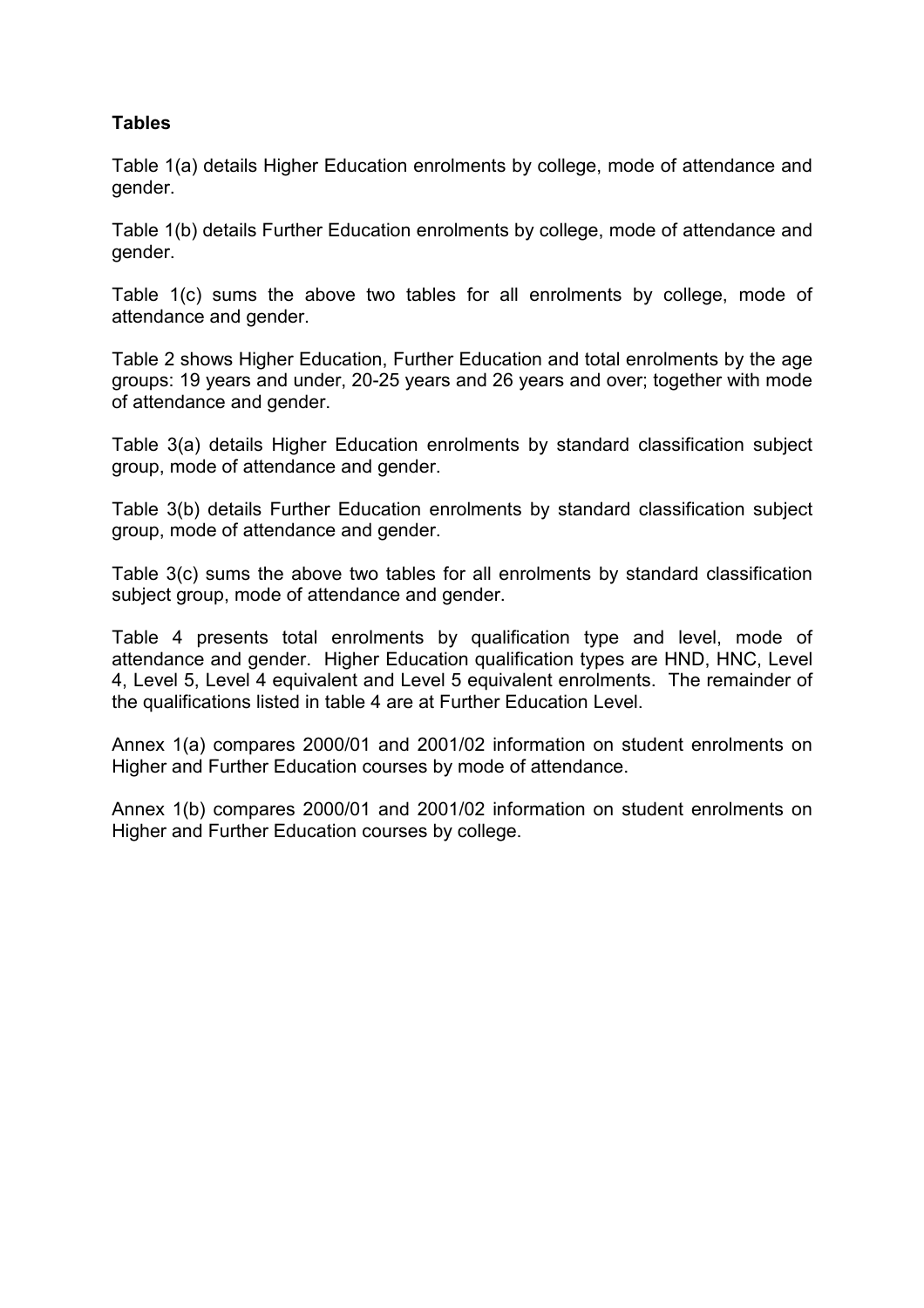### **Notes to Editors**

- 1. The statistics in this News Release have been derived from the Further Education Statistical Record (FESR), a computerised return consisting of an individual record for each enrolment on a vocational course in Northern Ireland Further Education Institutions.
- 2. Higher Education is defined as a course leading to a qualification above A-level standard. This includes postgraduate study, first degrees, BTEC Higher National Diploma (HND) and Certificate (HNC) courses and a number of professional qualifications.
- 3. The figures in this News Release are counts of student enrolments as at  $1<sup>st</sup>$ November 2001, and 2000/01 figures are as at 1<sup>st</sup> November 2000.
- 4. Mode of attendance identifies students studying full or part-time:
	- (a) Full-time students include all students whose attendance is:
		- (i) full-time (for at least 15 hours and at least 7 sessions per week, or for more than 21 hours per week, with no sessional requirement);
		- (ii) on sandwich courses; or
		- (iii) on short courses (single self-contained periods of full-time study of under 4 weeks' duration, within one academic year, which do not have to satisfy the hour and session requirements of (i) above).
	- (b) Part-time students include all students whose attendance is:
		- (i) part-time day;
		- (ii) block release;
		- (iii) evening only;
		- (iv) open/distance learning; or
		- (v) linked to their attendance at a school on a full-time basis.
- 5. Age is at  $1<sup>st</sup>$  July 2001.
- 6. All GCSE and A-Level enrolments (irrespective of subject) are grouped in the "Applied Science" Subject Category.
- 7. The standard classification subject groups listed in tables 3(a), 3(b) and 3(c) are a departure from those used in NI Further Education News Releases (prior to 1999/00). While the previous subject areas mirrored the categories used by the UK Higher Education Statistical Agency (HESA), the standard classification subject groups listed in the present News Release are categories used by the Department for Employment and Learning.
- 8. This News Release includes an increase in Jobskills numbers following the transfer of enrolments from NI Training centres to Further Education Colleges in April 2000.
- 9. Higher Education information includes enrolments on Foundation Degree pilots, introduced in the 2001/02 academic year.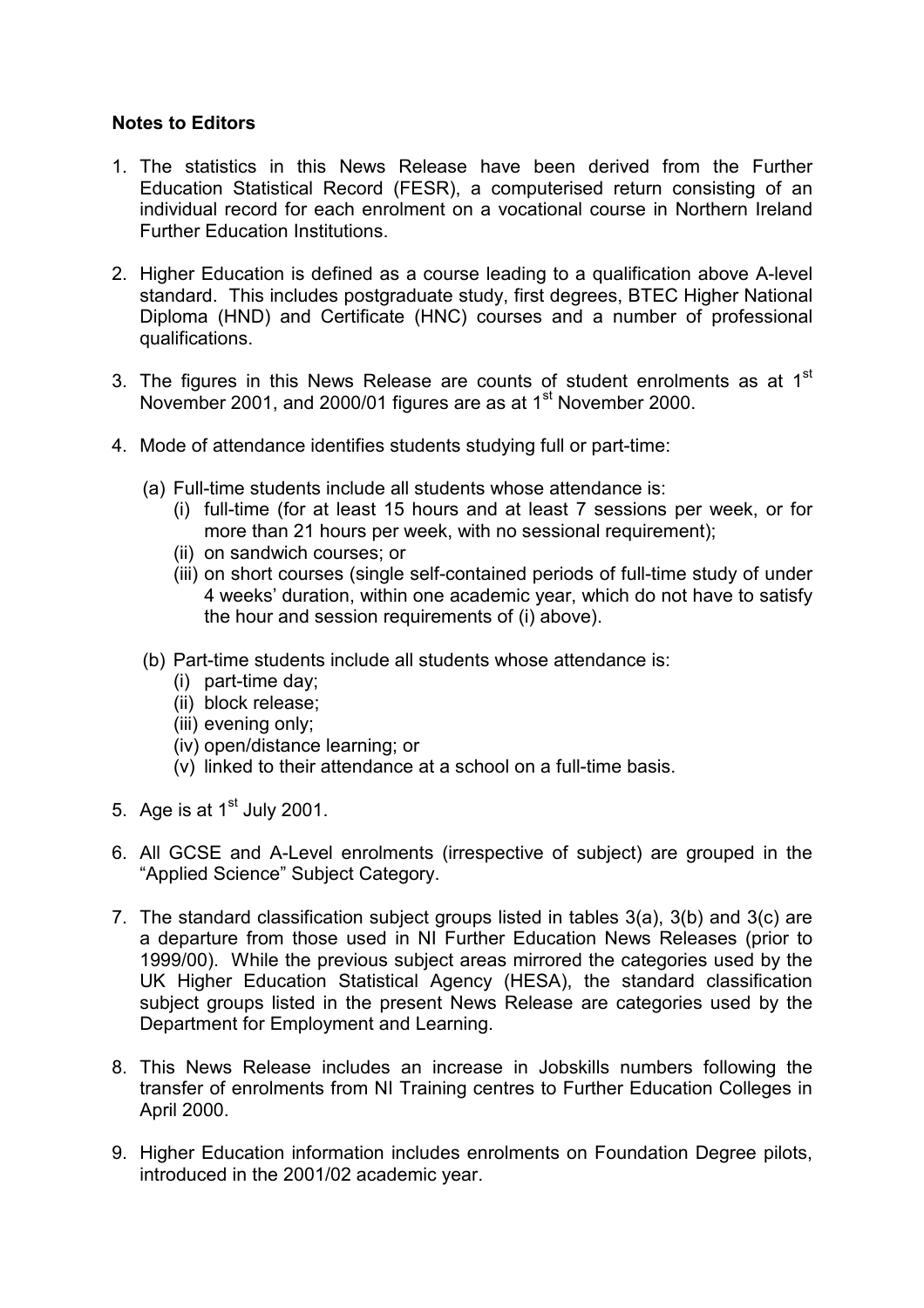#### *Further Enquiries*

10. Further details about any of the statistics in this News Release can be obtained from

Gavin King Tertiary Education Statistics & Research Branch Department for Employment & Learning Adelaide House, 39/49 Adelaide Street BELFAST BT2 8FD

Telephone (028) 9025 7788 Fax (028) 9025 7747 E-mail: gavin.king@delni.gov.uk

DEL Statistical News Releases can be accessed at the DEL Internet site www.delni.gov.uk

### **Media enquiries should be made to the Department's Press Office at the same address, telephone (028) 9025 7793.**

#### **A National Statistics publication**

National Statistics are produced to high professional standards set out in the National Statistics Code of Practice. They undergo regular quality assurance reviews to ensure that they meet customer needs. They are produced free from any political interference.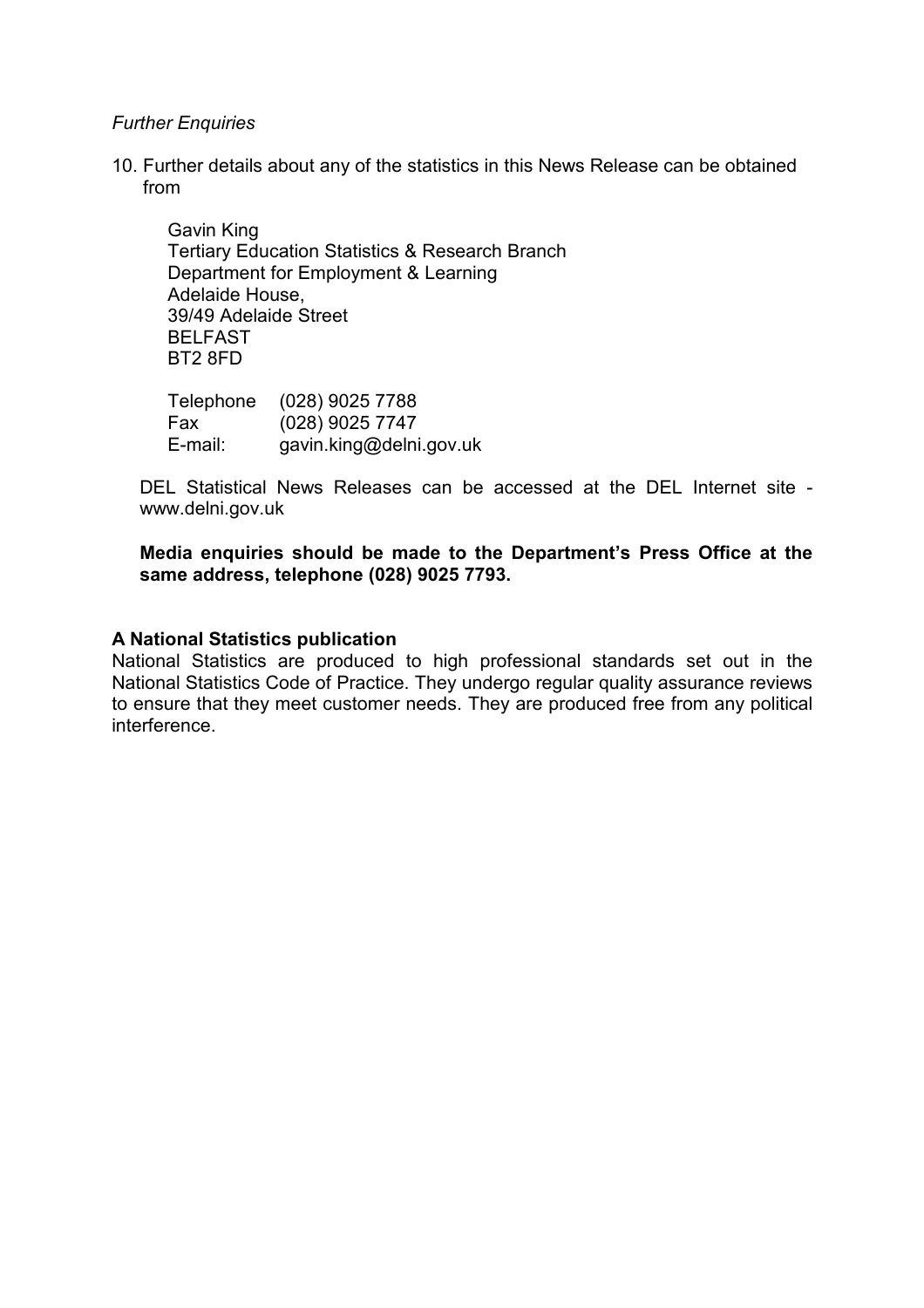|                     |                | Full-time      |       |       | Part-time |       |       | Full & Part-time |        |
|---------------------|----------------|----------------|-------|-------|-----------|-------|-------|------------------|--------|
| College             | Male           | Female         | Total | Male  | Female    | Total | Male  | Female           | Total  |
| Armagh              |                |                |       | 30    | 72        | 102   | 30    | 72               | 102    |
| BIFHE <sup>1</sup>  | 675            | 746            | 1,421 | 1,180 | 1,844     | 3,024 | 1,855 | 2,590            | 4,445  |
| Castlereagh         |                |                |       | 60    | 106       | 166   | 60    | 106              | 166    |
| Causeway            |                | 27             | 27    | 73    | 64        | 137   | 73    | 91               | 164    |
| East Antrim         | $\overline{2}$ | 38             | 40    | 151   | 334       | 485   | 153   | 372              | 525    |
| East Down           | 22             | $\overline{2}$ | 24    | 76    | 145       | 221   | 98    | 147              | 245    |
| East Tyrone         |                |                |       | 59    | 242       | 301   | 59    | 242              | 301    |
| Fermanagh           | 55             | 85             | 140   | 97    | 298       | 395   | 152   | 383              | 535    |
| Limavady            |                |                |       | 40    | 93        | 133   | 40    | 93               | 133    |
| Lisburn             | 42             | 34             | 76    | 204   | 243       | 447   | 246   | 277              | 523    |
| NEIFHE $2$          | 118            | 91             | 209   | 204   | 301       | 505   | 322   | 392              | 714    |
| <b>Newry</b>        | 100            | 135            | 235   | 160   | 521       | 681   | 260   | 656              | 916    |
| NIHCC <sup>3</sup>  | 41             | 160            | 201   | 9     | 14        | 23    | 50    | 174              | 224    |
| North Down & Ards   | 282            | 184            | 466   | 335   | 460       | 795   | 617   | 644              | 1,261  |
| NWIFHE <sup>4</sup> | 275            | 420            | 695   | 251   | 420       | 671   | 526   | 840              | 1,366  |
| Omagh               | 8              | 3              | 11    | 60    | 173       | 233   | 68    | 176              | 244    |
| Upper Bann          | 153            | 43             | 196   | 206   | 283       | 489   | 359   | 326              | 685    |
| Total               | 1,773          | 1,968          | 3,741 | 3,195 | 5,613     | 8,808 | 4,968 | 7,581            | 12,549 |

**Table 1 (a): Higher Education enrolments by college, mode of attendance and gender 2001/02**

<sup>1</sup> Belfast Institute of Further and Higher Education

 $2$  North East Institute of Further and Higher Education

 $3$  Northern Ireland Hotel and Catering College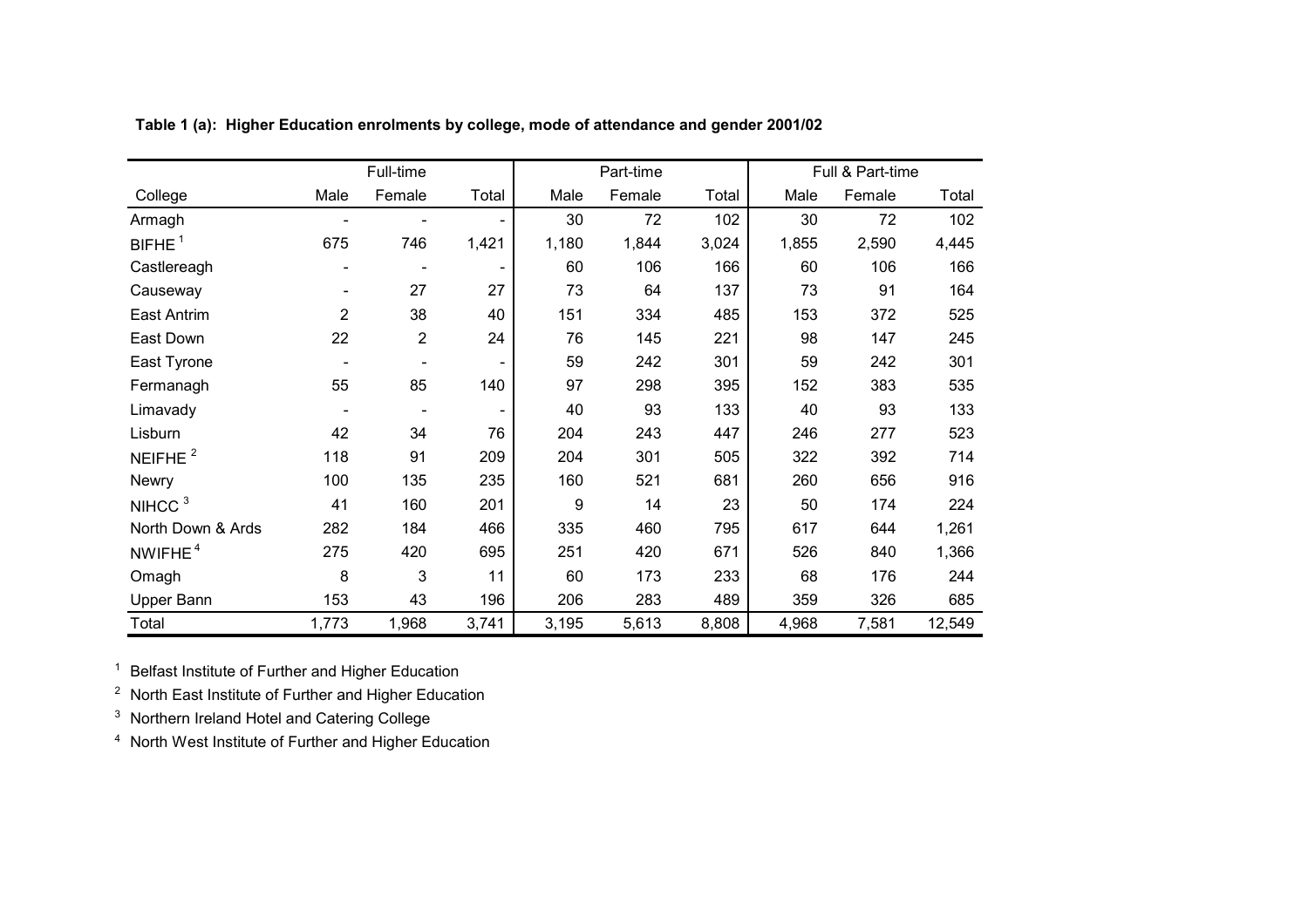|                    |        | Full-time |        |        | Part-time |        |        | Full & Part-time |        |
|--------------------|--------|-----------|--------|--------|-----------|--------|--------|------------------|--------|
| College            | Male   | Female    | Total  | Male   | Female    | Total  | Male   | Female           | Total  |
| Armagh             | 606    | 659       | 1,265  | 485    | 734       | 1,219  | 1,091  | 1,393            | 2,484  |
| BIFHE <sup>1</sup> | 1,267  | 1,225     | 2,492  | 5,550  | 8,326     | 13,876 | 6,817  | 9,551            | 16,368 |
| Castlereagh        | 456    | 340       | 796    | 1,227  | 1,892     | 3,119  | 1,683  | 2,232            | 3,915  |
| Causeway           | 571    | 381       | 952    | 534    | 1,178     | 1,712  | 1,105  | 1,559            | 2,664  |
| <b>East Antrim</b> | 634    | 426       | 1,060  | 1,401  | 2,048     | 3,449  | 2,035  | 2,474            | 4,509  |
| East Down          | 675    | 392       | 1,067  | 682    | 1,564     | 2,246  | 1,357  | 1,956            | 3,313  |
| East Tyrone        | 398    | 386       | 784    | 516    | 1,209     | 1,725  | 914    | 1,595            | 2,509  |
| Fermanagh          | 603    | 420       | 1,023  | 577    | 1,494     | 2,071  | 1,180  | 1,914            | 3,094  |
| Limavady           | 410    | 399       | 809    | 467    | 841       | 1,308  | 877    | 1,240            | 2,117  |
| Lisburn            | 727    | 450       | 1,177  | 602    | 1,091     | 1,693  | 1,329  | 1,541            | 2,870  |
| NEIFHE $2$         | 1,199  | 845       | 2,044  | 1,187  | 1,992     | 3,179  | 2,386  | 2,837            | 5,223  |
| <b>Newry</b>       | 1,100  | 804       | 1,904  | 925    | 2,660     | 3,585  | 2,025  | 3,464            | 5,489  |
| NIHCC <sup>3</sup> | 21     | 22        | 43     | 89     | 235       | 324    | 110    | 257              | 367    |
| North Down & Ards  | 969    | 739       | 1,708  | 1,691  | 3,117     | 4,808  | 2,660  | 3,856            | 6,516  |
| NWIFHE $4$         | 1,110  | 1,090     | 2,200  | 3,657  | 5,113     | 8,770  | 4,767  | 6,203            | 10,970 |
| Omagh              | 641    | 361       | 1,002  | 449    | 1,109     | 1,558  | 1,090  | 1,470            | 2,560  |
| Upper Bann         | 702    | 394       | 1,096  | 1,363  | 2,440     | 3,803  | 2,065  | 2,834            | 4,899  |
| Total              | 12,089 | 9,333     | 21,422 | 21,402 | 37,043    | 58,445 | 33,491 | 46,376           | 79,867 |

**Table 1 (b): Further Education enrolments by college, mode of attendance and gender 2001/02**

<sup>1</sup> Belfast Institute of Further and Higher Education

 $2$  North East Institute of Further and Higher Education

<sup>3</sup> Northern Ireland Hotel and Catering College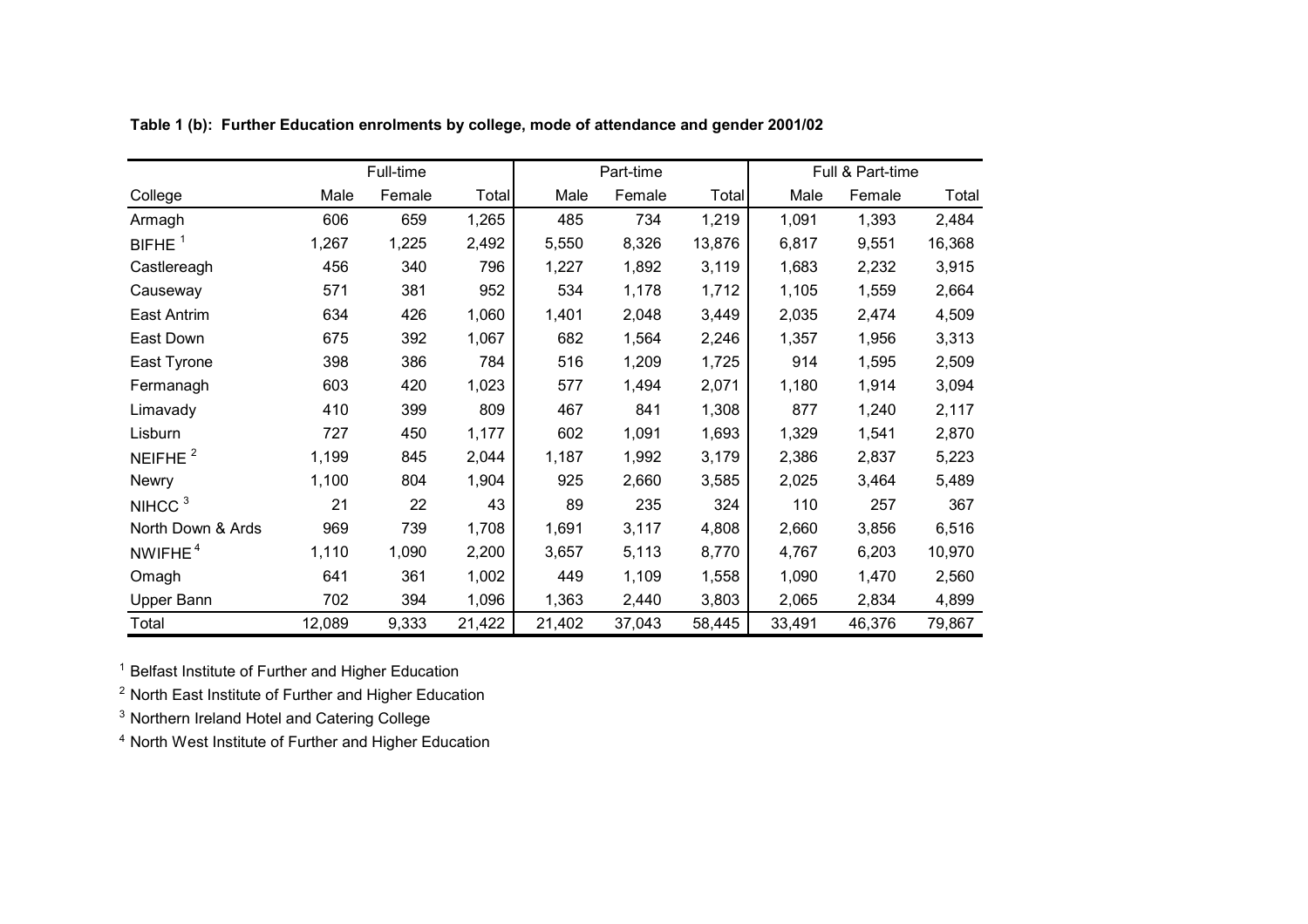|                     |        | Full-time |        |        | Part-time |        |        | Full & Part-time |        |
|---------------------|--------|-----------|--------|--------|-----------|--------|--------|------------------|--------|
| College             | Male   | Female    | Total  | Male   | Female    | Total  | Male   | Female           | Total  |
| Armagh              | 606    | 659       | 1,265  | 515    | 806       | 1,321  | 1,121  | 1,465            | 2,586  |
| BIFHE $1$           | 1,942  | 1,971     | 3,913  | 6,730  | 10,170    | 16,900 | 8,672  | 12,141           | 20,813 |
| Castlereagh         | 456    | 340       | 796    | 1,287  | 1,998     | 3,285  | 1,743  | 2,338            | 4,081  |
| Causeway            | 571    | 408       | 979    | 607    | 1,242     | 1,849  | 1,178  | 1,650            | 2,828  |
| <b>East Antrim</b>  | 636    | 464       | 1,100  | 1,552  | 2,382     | 3,934  | 2,188  | 2,846            | 5,034  |
| East Down           | 697    | 394       | 1,091  | 758    | 1,709     | 2,467  | 1,455  | 2,103            | 3,558  |
| East Tyrone         | 398    | 386       | 784    | 575    | 1,451     | 2,026  | 973    | 1,837            | 2,810  |
| Fermanagh           | 658    | 505       | 1,163  | 674    | 1,792     | 2,466  | 1,332  | 2,297            | 3,629  |
| Limavady            | 410    | 399       | 809    | 507    | 934       | 1,441  | 917    | 1,333            | 2,250  |
| Lisburn             | 769    | 484       | 1,253  | 806    | 1,334     | 2,140  | 1,575  | 1,818            | 3,393  |
| NEIFHE <sup>2</sup> | 1,317  | 936       | 2,253  | 1,391  | 2,293     | 3,684  | 2,708  | 3,229            | 5,937  |
| Newry               | 1,200  | 939       | 2,139  | 1,085  | 3,181     | 4,266  | 2,285  | 4,120            | 6,405  |
| NIHCC <sup>3</sup>  | 62     | 182       | 244    | 98     | 249       | 347    | 160    | 431              | 591    |
| North Down & Ards   | 1,251  | 923       | 2,174  | 2,026  | 3,577     | 5,603  | 3,277  | 4,500            | 7,777  |
| NWIFHE <sup>4</sup> | 1,385  | 1,510     | 2,895  | 3,908  | 5,533     | 9,441  | 5,293  | 7,043            | 12,336 |
| Omagh               | 649    | 364       | 1,013  | 509    | 1,282     | 1,791  | 1,158  | 1,646            | 2,804  |
| Upper Bann          | 855    | 437       | 1,292  | 1,569  | 2,723     | 4,292  | 2,424  | 3,160            | 5,584  |
| Total               | 13,862 | 11,301    | 25,163 | 24,597 | 42,656    | 67,253 | 38,459 | 53,957           | 92,416 |

**Table 1 (c): All enrolments by college, mode of attendance and gender 2001/02**

<sup>1</sup> Belfast Institute of Further and Higher Education

 $2$  North East Institute of Further and Higher Education

<sup>3</sup> Northern Ireland Hotel and Catering College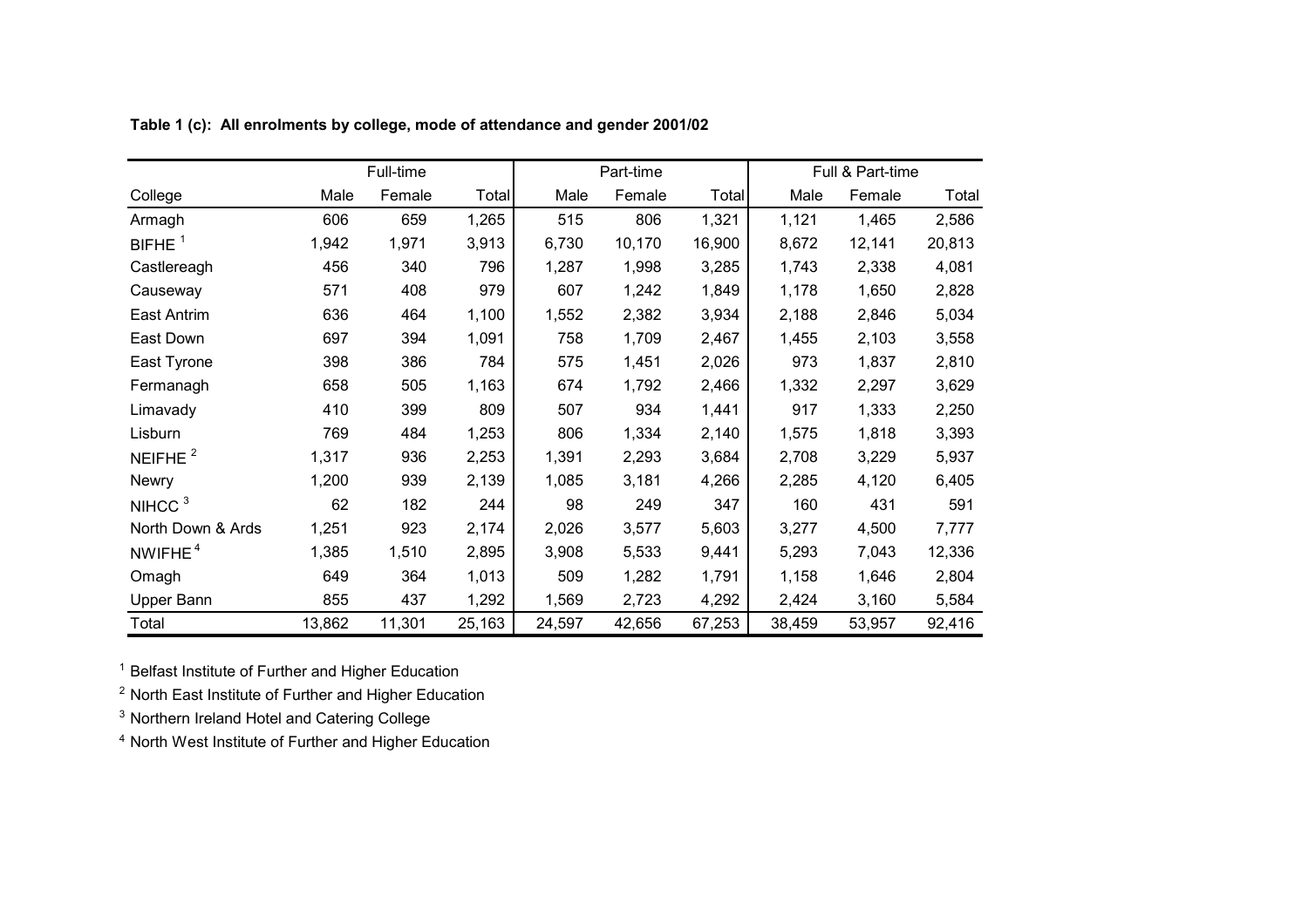| Mode of              |        | 19 years and under |              |       | $20-25$ years |        |        | 26 years and over |        |        | All Agegroups |        |
|----------------------|--------|--------------------|--------------|-------|---------------|--------|--------|-------------------|--------|--------|---------------|--------|
| Attendance           | Male   | Female             | <b>Total</b> | Male  | Female        | Total  | Male   | Female            | Total  | Male   | Female        | Total  |
| <b>HE Enrolments</b> |        |                    |              |       |               |        |        |                   |        |        |               |        |
| Full-time            | 1,024  | 1,277              | 2,301        | 663   | 588           | 1,251  | 86     | 103               | 189    | 1,773  | 1,968         | 3,741  |
| Part-time            | 315    | 395                | 710          | 916   | 1,556         | 2,472  | 1,964  | 3,662             | 5,626  | 3,195  | 5,613         | 8,808  |
| Total                | 1,339  | 1,672              | 3,011        | 1,579 | 2,144         | 3,723  | 2,050  | 3,765             | 5,815  | 4,968  | 7,581         | 12,549 |
| <b>FE Enrolments</b> |        |                    |              |       |               |        |        |                   |        |        |               |        |
| Full-time            | 11,413 | 8,455              | 19,868       | 540   | 505           | 1,045  | 136    | 373               | 509    | 12,089 | 9,333         | 21,422 |
| Part-time            | 8,635  | 8,423              | 17,058       | 2,700 | 5,170         | 7,870  | 10,067 | 23,450            | 33,517 | 21,402 | 37,043        | 58,445 |
| Total                | 20,048 | 16,878             | 36,926       | 3,240 | 5,675         | 8,915  | 10,203 | 23,823            | 34,026 | 33,491 | 46,376        | 79,867 |
| All Enrolments       |        |                    |              |       |               |        |        |                   |        |        |               |        |
| Full-time            | 12,437 | 9,732              | 22,169       | 1,203 | 1,093         | 2,296  | 222    | 476               | 698    | 13,862 | 11,301        | 25,163 |
| Part-time            | 8,950  | 8,818              | 17,768       | 3,616 | 6,726         | 10,342 | 12,031 | 27,112            | 39,143 | 24,597 | 42,656        | 67,253 |
| Total                | 21,387 | 18,550             | 39,937       | 4,819 | 7,819         | 12,638 | 12,253 | 27,588            | 39,841 | 38,459 | 53,957        | 92,416 |

**Table 2: Enrolments by age group, mode of attendance and gender 2001/02**

 $<sup>1</sup>$  includes a total of 766 students whose ages are not known</sup>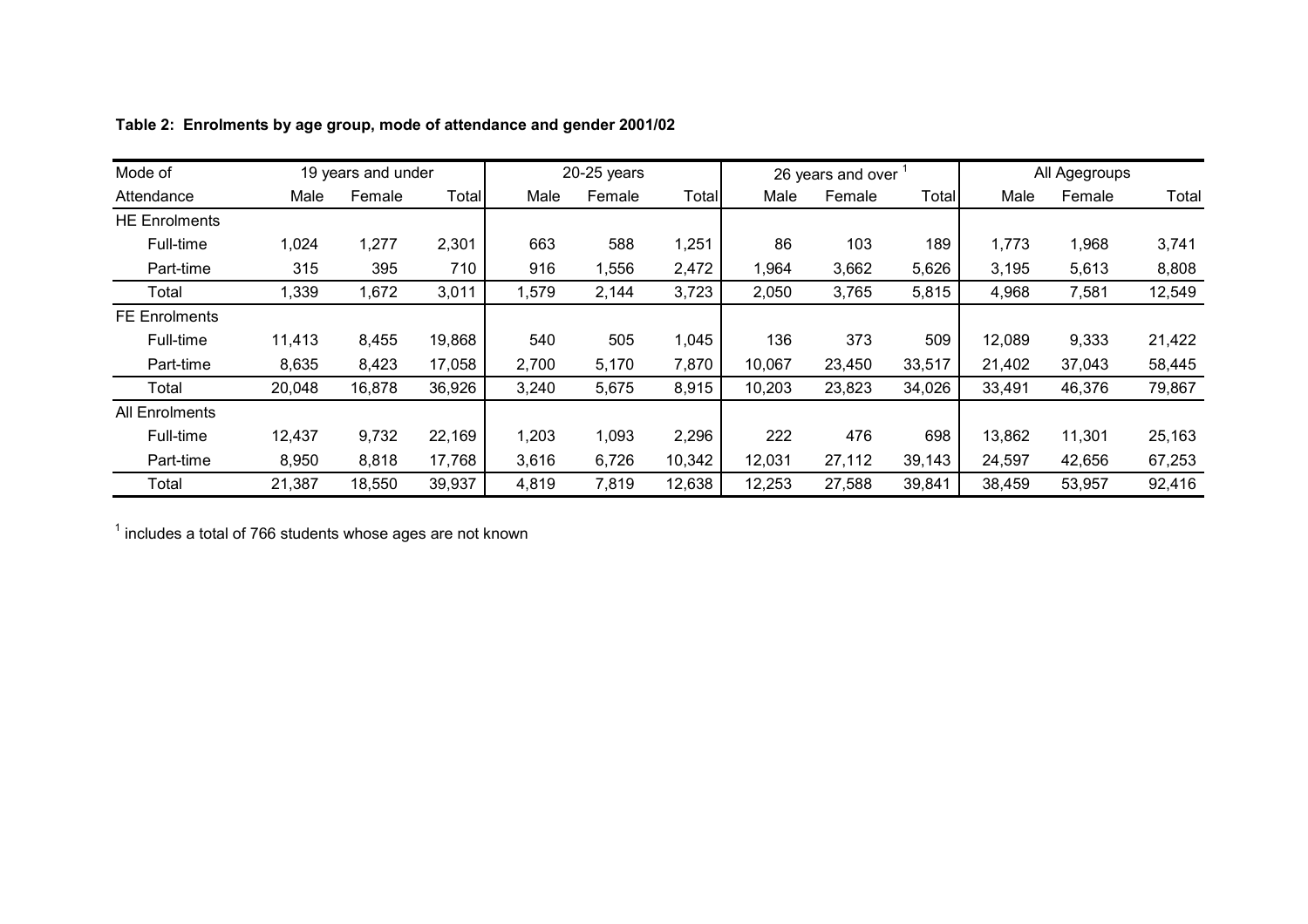| <b>Standard Classification Subject Group</b>        |                          | Full-time                |       |                | Part-time |       |       | Full & Part-time |        |
|-----------------------------------------------------|--------------------------|--------------------------|-------|----------------|-----------|-------|-------|------------------|--------|
|                                                     | Male                     | Female                   | Total | Male           | Female    | Total | Male  | Female           | Total  |
| <b>Administration &amp; Office Skills</b>           |                          | 106                      | 107   | 25             | 254       | 279   | 26    | 360              | 386    |
| Agriculture                                         |                          |                          |       | $\overline{2}$ | 18        | 20    | 2     | 18               | 20     |
| <b>Applied Science</b>                              | 20                       | 45                       | 65    | 72             | 222       | 294   | 92    | 267              | 359    |
| Art & Design                                        | 144                      | 158                      | 302   | 89             | 190       | 279   | 233   | 348              | 581    |
| <b>Business &amp; Management</b>                    | 384                      | 542                      | 926   | 855            | 1,777     | 2,632 | 1,239 | 2,319            | 3,558  |
| Construction, Built Environment & Civil Engineering | 233                      | 18                       | 251   | 309            | 39        | 348   | 542   | 57               | 599    |
| Distribution - Retail, Wholesaling & Warehousing    | 25                       | 42                       | 67    | 86             | 215       | 301   | 111   | 257              | 368    |
| Education                                           |                          | $\overline{\phantom{a}}$ |       | 80             | 270       | 350   | 80    | 270              | 350    |
| Electrical / Electronic Engineering                 | 82                       | 3                        | 85    | 186            | 6         | 192   | 268   | 9                | 277    |
| Hairdressing & Beauty                               | $\overline{\phantom{a}}$ | 25                       | 25    | 3              | 164       | 167   | 3     | 189              | 192    |
| Health & Social Care                                | 15                       | 389                      | 404   | 178            | 1,325     | 1,503 | 193   | 1,714            | 1,907  |
| Hospitality                                         | 48                       | 120                      | 168   | 72             | 89        | 161   | 120   | 209              | 329    |
| Information & Communication Technology              | 487                      | 151                      | 638   | 628            | 824       | 1,452 | 1,115 | 975              | 2,090  |
| Leisure Tourism & Recreational                      | 127                      | 301                      | 428   | 66             | 75        | 141   | 193   | 376              | 569    |
| Mechanical Engineering & Manufacturing / Processing | 150                      | 24                       | 174   | 453            | 29        | 482   | 603   | 53               | 656    |
| Media & communication                               | 57                       | 44                       | 101   | 70             | 116       | 186   | 127   | 160              | 287    |
| Mining, Oil Extraction & Quarrying                  |                          |                          |       |                |           |       |       |                  |        |
| Motor Vehicle & Transport                           |                          |                          |       | 21             |           | 21    | 21    |                  | 21     |
| Total                                               | 1,773                    | 1,968                    | 3,741 | 3,195          | 5,613     | 8,808 | 4,968 | 7,581            | 12,549 |

**Table 3 (a): Higher Education enrolments by standard classification subject group, mode of attendance and gender 2001/02**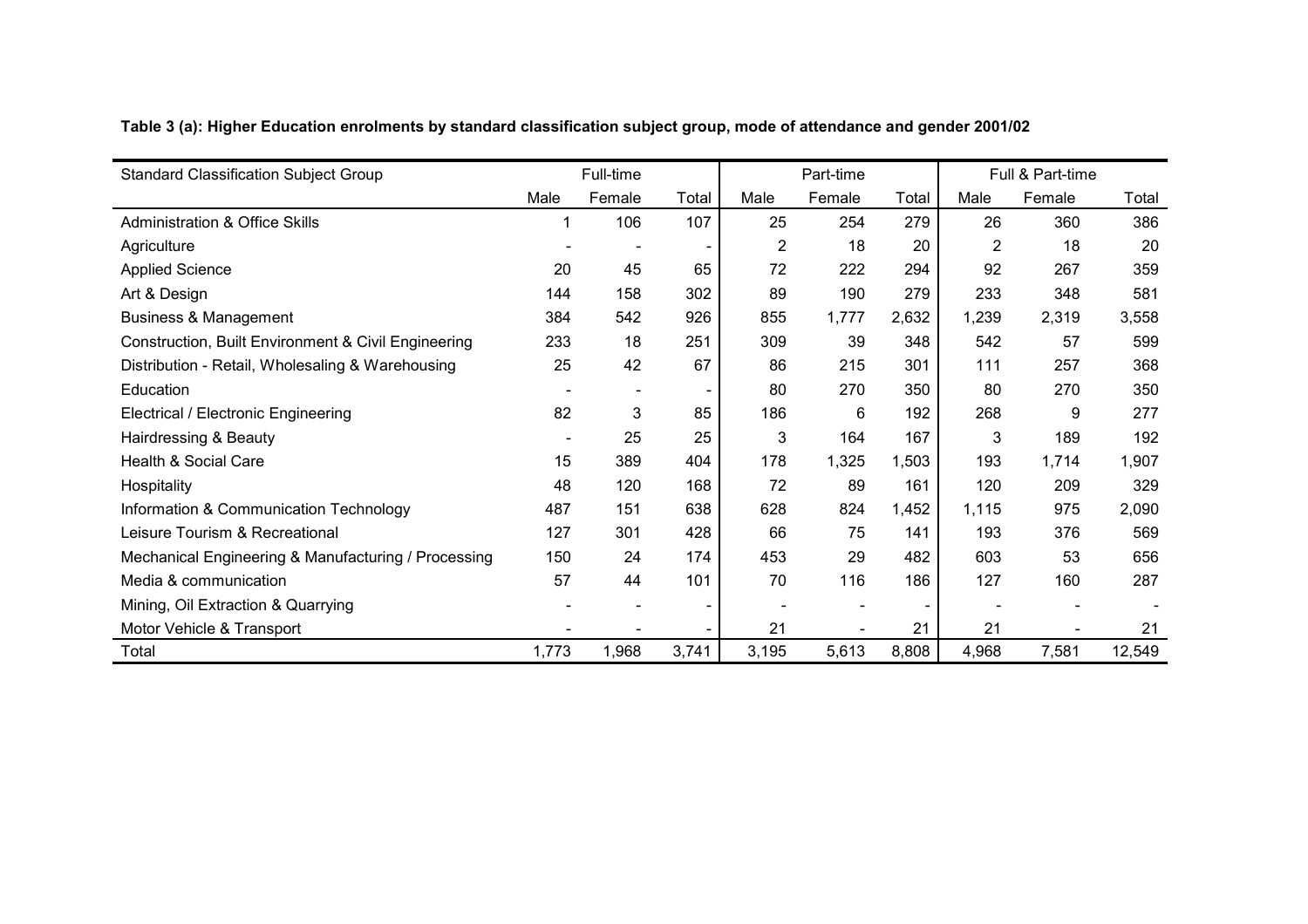| Table 3 (b): Further Education enrolments by standard classification subject group, mode of attendance and gender 2001/02 |
|---------------------------------------------------------------------------------------------------------------------------|
|---------------------------------------------------------------------------------------------------------------------------|

| <b>Standard Classification Subject Group</b>        |        | Full-time |        |        | Part-time |        |        | Full & Part-time |        |
|-----------------------------------------------------|--------|-----------|--------|--------|-----------|--------|--------|------------------|--------|
|                                                     | Male   | Female    | Total  | Male   | Female    | Total  | Male   | Female           | Total  |
| <b>Administration &amp; Office Skills</b>           |        | 151       | 158    | 572    | 3,968     | 4,540  | 579    | 4,119            | 4,698  |
| Agriculture                                         | 16     | 55        | 71     | 66     | 91        | 157    | 82     | 146              | 228    |
| <b>Applied Science</b>                              | 1,089  | 1,367     | 2,456  | 3,943  | 6,816     | 10,759 | 5,032  | 8,183            | 13,215 |
| Art & Design                                        | 469    | 666       | 1,135  | 317    | 1,133     | 1,450  | 786    | 1,799            | 2,585  |
| <b>Business &amp; Management</b>                    | 489    | 1,270     | 1,759  | 1,235  | 2,382     | 3,617  | 1,724  | 3,652            | 5,376  |
| Construction, Built Environment & Civil Engineering | 3,755  | 61        | 3,816  | 2,312  | 66        | 2,378  | 6,067  | 127              | 6,194  |
| Distribution - Retail, Wholesaling & Warehousing    | 29     | 18        | 47     | 16     | 16        | 32     | 45     | 34               | 79     |
| Education                                           | 764    | 315       | 1,079  | 2,121  | 3,320     | 5,441  | 2,885  | 3,635            | 6,520  |
| Electrical / Electronic Engineering                 | 253    | 5         | 258    | 938    | 37        | 975    | 1,191  | 42               | 1,233  |
| Hairdressing & Beauty                               | 24     | 1,251     | 1,275  | 84     | 1,927     | 2,011  | 108    | 3,178            | 3,286  |
| Health & Social Care                                | 117    | 2,155     | 2,272  | 356    | 3,433     | 3,789  | 473    | 5,588            | 6,061  |
| Hospitality                                         | 632    | 644       | 1,276  | 795    | 1,064     | 1,859  | 1,427  | 1,708            | 3,135  |
| Information & Communication Technology              | 1,416  | 369       | 1,785  | 4,951  | 10,300    | 15,251 | 6,367  | 10,669           | 17,036 |
| Leisure Tourism & Recreational                      | 482    | 691       | 1,173  | 111    | 150       | 261    | 593    | 841              | 1,434  |
| Mechanical Engineering & Manufacturing / Processing | 1,532  | 47        | 1,579  | 1,951  | 292       | 2,243  | 3,483  | 339              | 3,822  |
| Media & communication                               | 403    | 264       | 667    | 946    | 1,596     | 2,542  | 1,349  | 1,860            | 3,209  |
| Mining, Oil Extraction & Quarrying                  |        |           |        | 14     |           | 14     | 14     |                  | 14     |
| Motor Vehicle & Transport                           | 612    | 4         | 616    | 674    | 452       | 1,126  | 1,286  | 456              | 1,742  |
| Total                                               | 12,089 | 9,333     | 21,422 | 21,402 | 37,043    | 58,445 | 33,491 | 46,376           | 79,867 |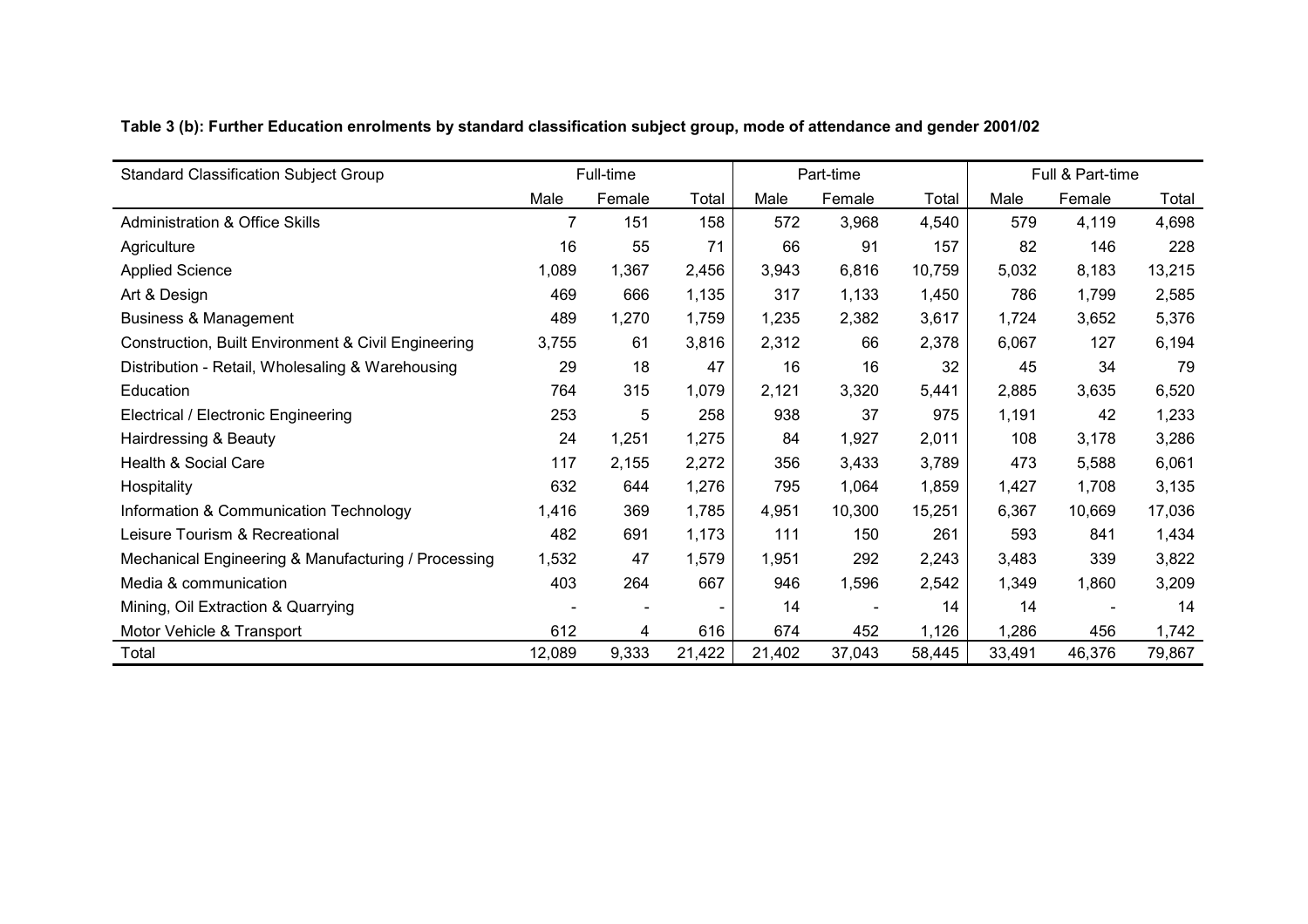|  | Table 3 (c): All enrolments by standard classification subject group, mode of attendance and gender 2001/02 |  |  |  |  |
|--|-------------------------------------------------------------------------------------------------------------|--|--|--|--|
|  |                                                                                                             |  |  |  |  |

| <b>Standard Classification Subject Group</b>        |        | Full-time |        |        | Part-time |        |        | Full & Part-time |        |
|-----------------------------------------------------|--------|-----------|--------|--------|-----------|--------|--------|------------------|--------|
|                                                     | Male   | Female    | Total  | Male   | Female    | Total  | Male   | Female           | Total  |
| <b>Administration &amp; Office Skills</b>           | 8      | 257       | 265    | 597    | 4,222     | 4,819  | 605    | 4,479            | 5,084  |
| Agriculture                                         | 16     | 55        | 71     | 68     | 109       | 177    | 84     | 164              | 248    |
| <b>Applied Science</b>                              | 1,109  | 1,412     | 2,521  | 4,015  | 7,038     | 11,053 | 5,124  | 8,450            | 13,574 |
| Art & Design                                        | 613    | 824       | 1,437  | 406    | 1,323     | 1,729  | 1,019  | 2,147            | 3,166  |
| <b>Business &amp; Management</b>                    | 873    | 1,812     | 2,685  | 2,090  | 4,159     | 6,249  | 2,963  | 5,971            | 8,934  |
| Construction, Built Environment & Civil Engineering | 3,988  | 79        | 4,067  | 2,621  | 105       | 2,726  | 6,609  | 184              | 6,793  |
| Distribution - Retail, Wholesaling & Warehousing    | 54     | 60        | 114    | 102    | 231       | 333    | 156    | 291              | 447    |
| Education                                           | 764    | 315       | 1,079  | 2,201  | 3,590     | 5,791  | 2,965  | 3,905            | 6,870  |
| Electrical / Electronic Engineering                 | 335    | 8         | 343    | 1,124  | 43        | 1,167  | 1,459  | 51               | 1,510  |
| Hairdressing & Beauty                               | 24     | 1,276     | 1,300  | 87     | 2,091     | 2,178  | 111    | 3,367            | 3,478  |
| Health & Social Care                                | 132    | 2,544     | 2,676  | 534    | 4,758     | 5,292  | 666    | 7,302            | 7,968  |
| Hospitality                                         | 680    | 764       | 1,444  | 867    | 1,153     | 2,020  | 1,547  | 1,917            | 3,464  |
| Information & Communication Technology              | 1,903  | 520       | 2,423  | 5,579  | 11,124    | 16,703 | 7,482  | 11,644           | 19,126 |
| Leisure Tourism & Recreational                      | 609    | 992       | 1,601  | 177    | 225       | 402    | 786    | 1,217            | 2,003  |
| Mechanical Engineering & Manufacturing / Processing | 1,682  | 71        | 1,753  | 2,404  | 321       | 2,725  | 4,086  | 392              | 4,478  |
| Media & communication                               | 460    | 308       | 768    | 1,016  | 1,712     | 2,728  | 1,476  | 2,020            | 3,496  |
| Mining, Oil Extraction & Quarrying                  |        |           |        | 14     |           | 14     | 14     |                  | 14     |
| Motor Vehicle & Transport                           | 612    | 4         | 616    | 695    | 452       | 1,147  | 1,307  | 456              | 1,763  |
| Total                                               | 13,862 | 11,301    | 25,163 | 24,597 | 42,656    | 67,253 | 38,459 | 53,957           | 92,416 |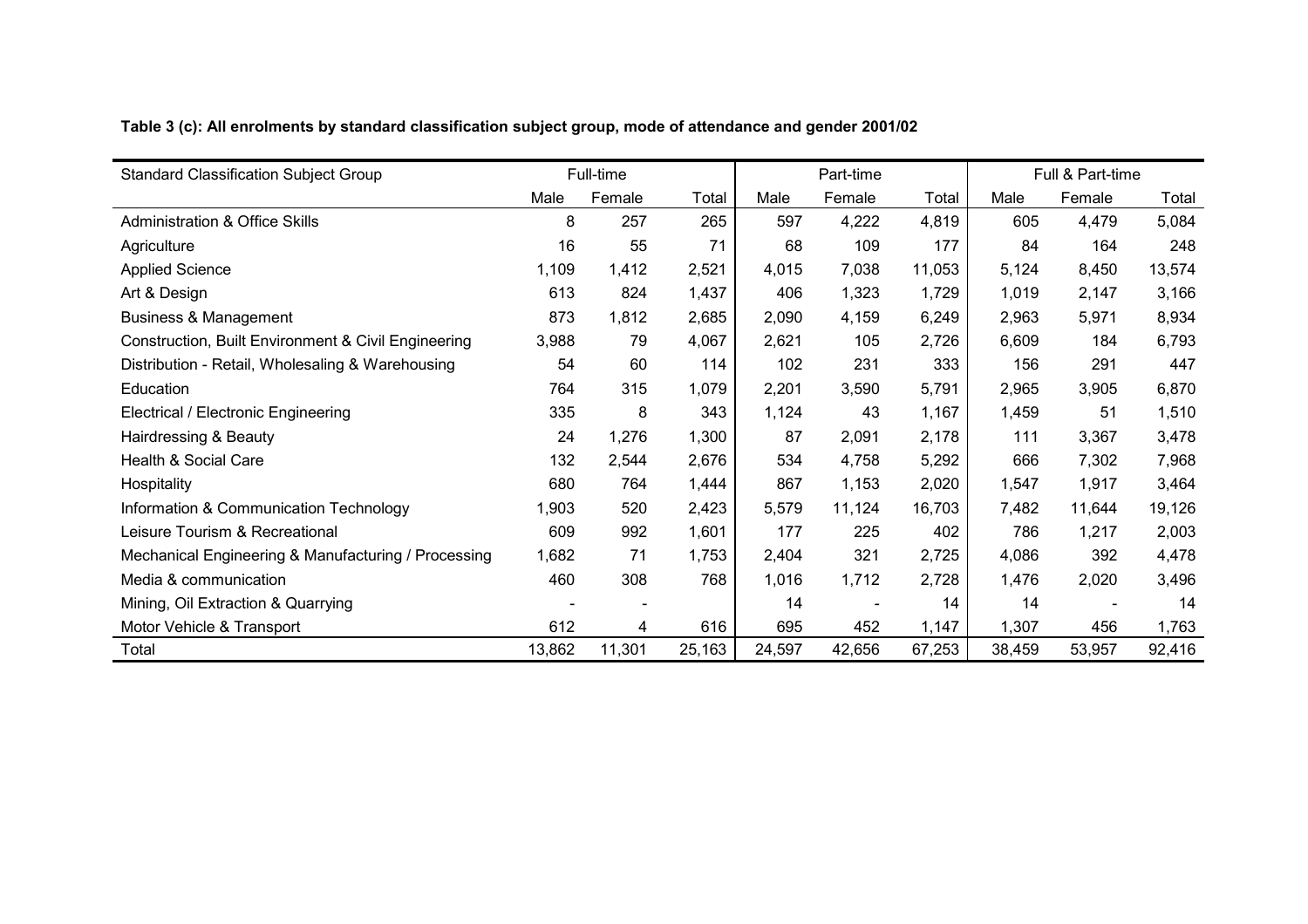| Qualification Type & Level |              |                | Full-Time      |        |                | Part-Time |        |        | Total  |        |
|----------------------------|--------------|----------------|----------------|--------|----------------|-----------|--------|--------|--------|--------|
|                            |              | Male           | Female         | Total  | Male           | Female    | Total  | Male   | Female | Total  |
| <b>HNC</b>                 |              |                | 11             | 11     | 1,575          | 1,378     | 2,953  | 1,575  | 1,389  | 2,964  |
| HND <sup>1</sup>           |              | 1,539          | 1,530          | 3,069  | 361            | 299       | 660    | 1,900  | 1,829  | 3,729  |
| A-LEVEL                    |              | 44             | 69             | 113    | 175            | 361       | 536    | 219    | 430    | 649    |
| <b>AS LEVEL</b>            |              | 434            | 548            | 982    | 594            | 882       | 1,476  | 1,028  | 1,430  | 2,458  |
| A/AS LEVEL                 |              |                |                |        | 5              | 11        | 16     | 5      | 11     | 16     |
| A2 LEVEL                   |              | 225            | 367            | 592    | 181            | 308       | 489    | 406    | 675    | 1,081  |
| GCSE                       |              | 85             | 55             | 140    | 2,399          | 4,060     | 6,459  | 2,484  | 4,115  | 6,599  |
| NVQ:                       | Level 1      | 579            | 272            | 851    | 469            | 300       | 769    | 1,048  | 572    | 1,620  |
|                            | Level 2      | 2,214          | 1,250          | 3,464  | 956            | 1,879     | 2,835  | 3,170  | 3,129  | 6,299  |
|                            | Level 3      | 972            | 663            | 1,635  | 647            | 1,320     | 1,967  | 1,619  | 1,983  | 3,602  |
|                            | Level 4      | 50             | 51             | 101    | 37             | 101       | 138    | 87     | 152    | 239    |
|                            | Level 5      | $\blacksquare$ | $\blacksquare$ |        | $\blacksquare$ |           |        |        |        |        |
| $GNVO2$ :                  | Foundation   | 1              |                |        | 84             | 46        | 130    | 85     | 46     | 131    |
|                            | Intermediate | 622            | 507            | 1,129  | 184            | 137       | 321    | 806    | 644    | 1,450  |
|                            | Advanced     | 2,327          | 2,642          | 4,969  | 773            | 1,090     | 1,863  | 3,100  | 3,732  | 6,832  |
| Other Courses:             | Level 1      | 433            | 205            | 638    | 5,022          | 8,788     | 13,810 | 5,455  | 8,993  | 14,448 |
| (by equivalent             | Level 2      | 1,513          | 602            | 2,115  | 5,087          | 9,792     | 14,879 | 6,600  | 10,394 | 16,994 |
| NVQ level)                 | Level 3      | 2,586          | 2,138          | 4,724  | 4,445          | 7,537     | 11,982 | 7,031  | 9,675  | 16,706 |
|                            | Level 4      | 93             | 228            | 321    | 1,026          | 3,232     | 4,258  | 1,119  | 3,460  | 4,579  |
|                            | Level 5      | 91             | 148            | 239    | 196            | 603       | 799    | 287    | 751    | 1,038  |
|                            | Not Known    | 54             | 15             | 69     | 381            | 532       | 913    | 435    | 547    | 982    |
| Total                      |              | 13,862         | 11,301         | 25,163 | 24,597         | 42,656    | 67,253 | 38,459 | 53,957 | 92,416 |

**Table 4: Enrolments by qualification type and level, mode of attendance and gender 2001/02**

 $1$  The majority of part-time enrolments on HND courses refer to students who are either taking additional modules in order to convert an HNC to an HND, or completing specific HND units which were previously failed/not completed.

<sup>2</sup> The majority of part-time enrolments on GNVQ courses are 'link' students i.e. full-time school pupils attending the college to take specific GNVQ units, with the remainder of the award being taught at the school.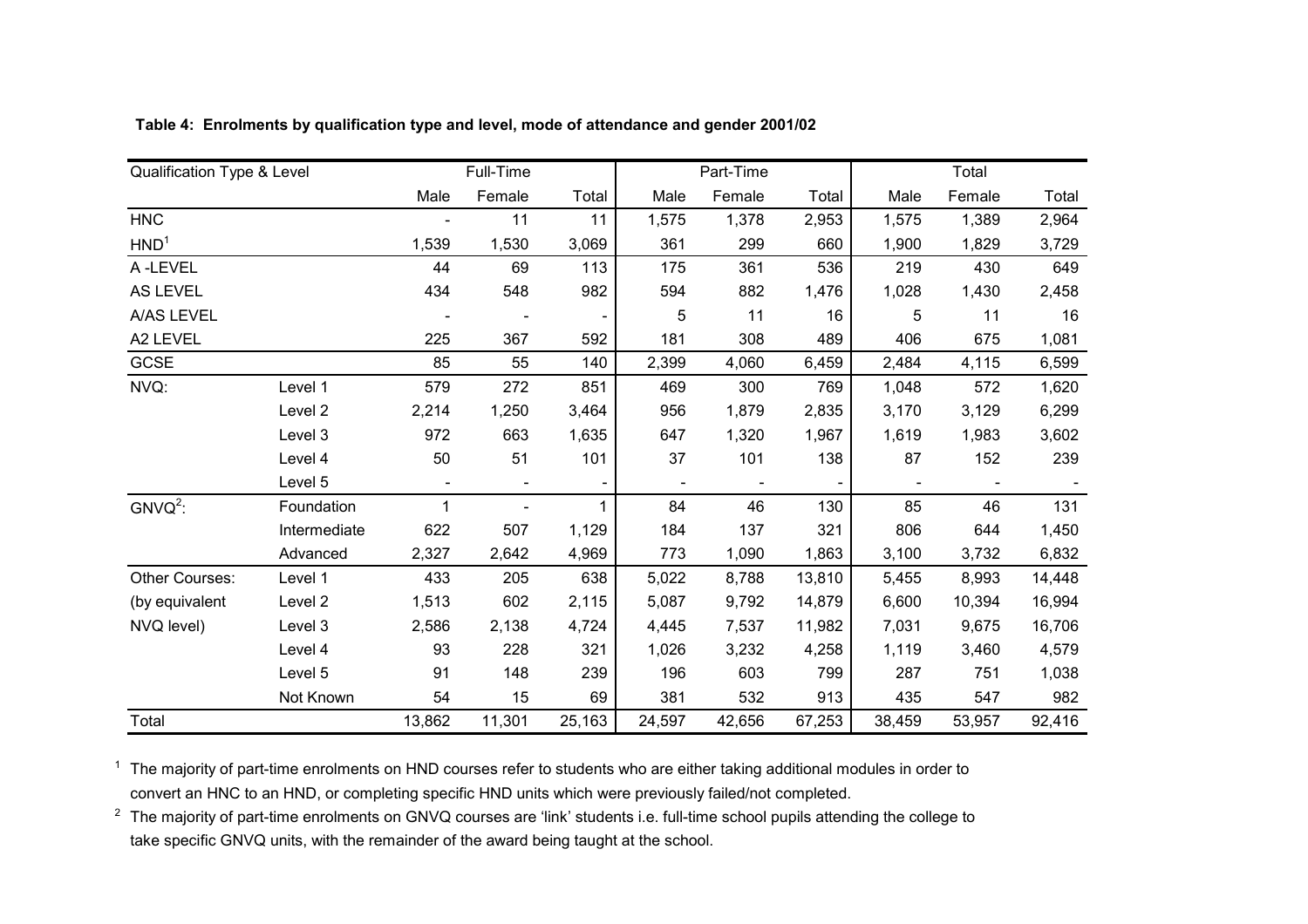## **Annex 1(a)**

| Mode of    |         | <b>Higher Education</b> |          |         | <b>Further Education</b> |          | Total   |         |          |  |  |
|------------|---------|-------------------------|----------|---------|--------------------------|----------|---------|---------|----------|--|--|
| Attendance | 2000/01 | 2001/02                 | % Change | 2000/01 | 2001/02                  | % Change | 2000/01 | 2001/02 | % Change |  |  |
| Full-time  | 3,576   | 3,741                   | 4.6%     | 20,966  | 21,422                   | 2.2%     | 24.542  | 25,163  | 2.5%     |  |  |
| Part-time  | 8.444   | 8,808                   | 4.3%     | 58,323  | 58.445                   | 0.2%     | 66.767  | 67.253  | 0.7%     |  |  |
| Total      | 12,020  | 12.549                  | 4.4%     | 79.289  | 79.867                   | $0.7\%$  | 91.309  | 92.416  | $1.2\%$  |  |  |

## **Higher and Further Education enrolments, by mode of attendance, 2000/01 - 2001/02**